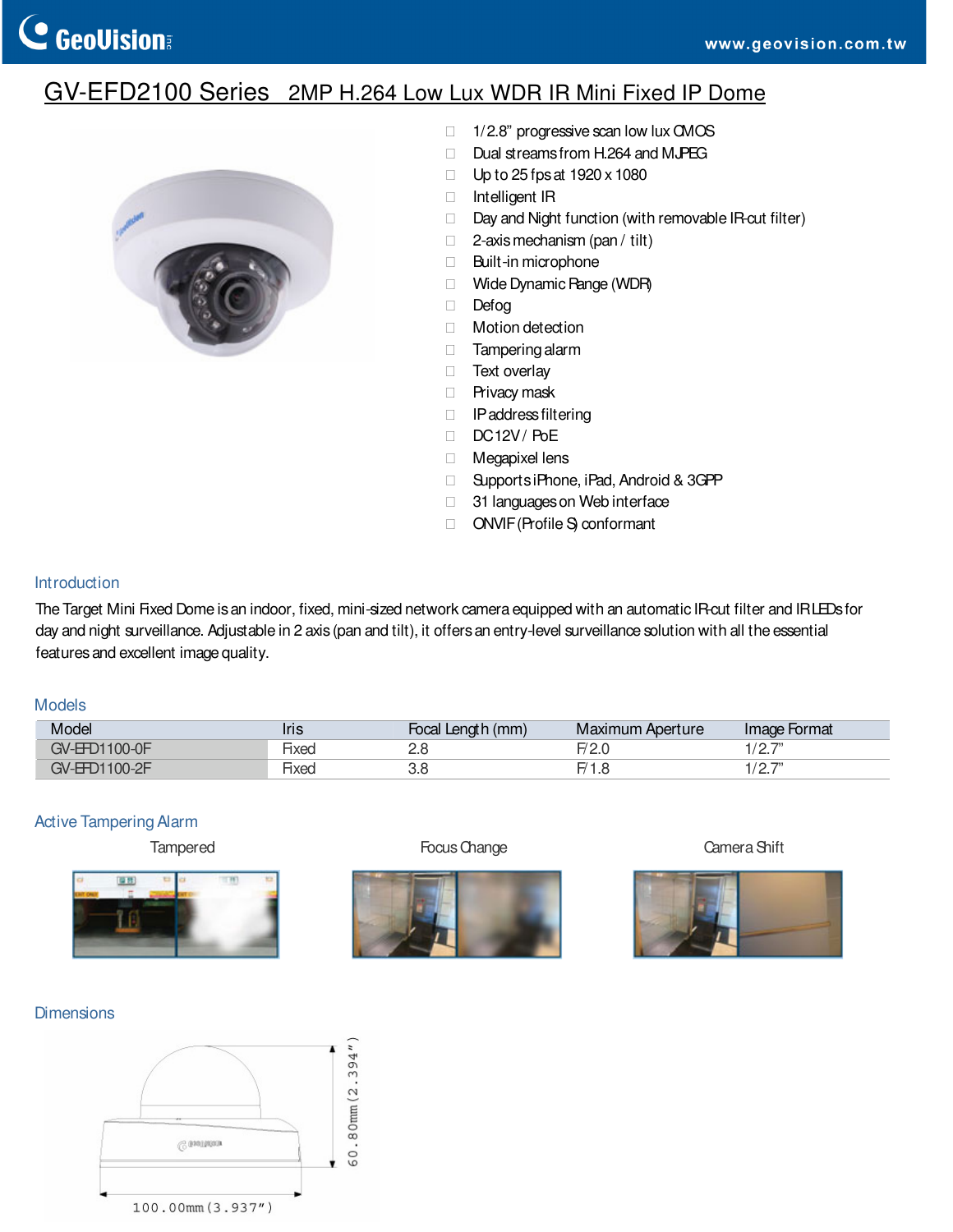# **Specifications**

| Camera                   |                 | GV-EFD2100-0F                                                                                                                                        | GV-EFD2100-2F                                                                          |  |
|--------------------------|-----------------|------------------------------------------------------------------------------------------------------------------------------------------------------|----------------------------------------------------------------------------------------|--|
| Image Sensor             |                 | 1/2.8" progressive scan low lux CMOS                                                                                                                 |                                                                                        |  |
| <b>Picture Elements</b>  |                 | 1920 (H) x 1080 (V)                                                                                                                                  |                                                                                        |  |
|                          | Color           | $0.07$ Lux                                                                                                                                           |                                                                                        |  |
| Minimum                  | B/W             | $0.04 \text{ L}$                                                                                                                                     |                                                                                        |  |
| Illumination             | <b>IRON</b>     | $0 \text{ L}$                                                                                                                                        |                                                                                        |  |
|                          |                 |                                                                                                                                                      |                                                                                        |  |
| <b>Shutter Speed</b>     |                 | Automatic, Manual $(1/5 \sim 1/8000 \text{ sec.})$                                                                                                   |                                                                                        |  |
| <b>White Balance</b>     |                 | Automatic, Manual (2800K~8500K)                                                                                                                      |                                                                                        |  |
| Gain Control             |                 | Automatic                                                                                                                                            |                                                                                        |  |
| S'N Ratio                |                 | 48 dB                                                                                                                                                |                                                                                        |  |
| <b>WDR</b>               |                 | Yes                                                                                                                                                  |                                                                                        |  |
| <b>Dynamic Pange</b>     |                 | Up to 72 dB                                                                                                                                          |                                                                                        |  |
| Lens                     |                 |                                                                                                                                                      |                                                                                        |  |
| Megapixel                |                 | Yes                                                                                                                                                  |                                                                                        |  |
| Day/Night                |                 | Yes (with removable IR-cut filter)                                                                                                                   |                                                                                        |  |
| Focal Length             |                 | $2.8$ mm                                                                                                                                             | 3.8 mm                                                                                 |  |
| Lens Type                |                 | Fixed                                                                                                                                                |                                                                                        |  |
| Maximum Aperture         |                 | F/2.0                                                                                                                                                | F/1.8                                                                                  |  |
| Mount                    |                 | M12, Pitch 0.5 mm<br>$99^\circ$                                                                                                                      | $72^{\circ}$                                                                           |  |
| Horizontal FOV           |                 | 1/2.7"                                                                                                                                               |                                                                                        |  |
| Image Format             | <b>Focus</b>    | <b>Fixed</b>                                                                                                                                         |                                                                                        |  |
| Operation                | Zoom            | Fixed                                                                                                                                                |                                                                                        |  |
| Iris                     |                 | <b>Fixed</b>                                                                                                                                         |                                                                                        |  |
| <b>IRLED Quantity</b>    |                 | 12 IRLEDS                                                                                                                                            |                                                                                        |  |
| Max. IRDistance          |                 | 15 m (50 ft)                                                                                                                                         |                                                                                        |  |
| Operation                |                 |                                                                                                                                                      |                                                                                        |  |
| Video Compression        |                 | <b>H.264, MJPEG</b>                                                                                                                                  |                                                                                        |  |
| <b>Video Streaming</b>   |                 | Dual streams from H.264 and MJPEG                                                                                                                    |                                                                                        |  |
| Frame Pate               |                 | 25 fps at 1920 x 1080<br>The frame rate and the performance may vary depending on the number of connections<br>and data bitrates (different scenes). |                                                                                        |  |
| Image Setting            |                 | Orientation, Shutter Speed, D/N Sensitivity, Backlight Compensation, WDR, Defog                                                                      | Brightness, Contrast, Saturation, Sharpness, Gamma, White Balance, Flicker-less, Image |  |
| <b>Audio Compression</b> |                 | G.711, AAC(Optional)                                                                                                                                 |                                                                                        |  |
| <b>Audio Support</b>     |                 | One-way Audio                                                                                                                                        |                                                                                        |  |
| <b>Video Resolution</b>  |                 |                                                                                                                                                      |                                                                                        |  |
| Main Stream              | 4:3<br>16:9     | 1280 x 960, 640 x 480, 320 x 240<br>1920 x 1080, 1280 x 720, 640 x 360, 448 x 252                                                                    |                                                                                        |  |
|                          | 5:4             | 1280 x 1024, 640 x 512, 320 x 256                                                                                                                    |                                                                                        |  |
|                          | 4:3             | 640 x 480, 320 x 240                                                                                                                                 |                                                                                        |  |
| <b>Sub Stream</b>        | 16:9            | 640 x 360, 448 x 252                                                                                                                                 |                                                                                        |  |
|                          | 5:4             | 640 x 512, 320 x 256                                                                                                                                 |                                                                                        |  |
| <b>Network</b>           |                 |                                                                                                                                                      |                                                                                        |  |
| Interface                |                 | 10/100 Ethernet                                                                                                                                      |                                                                                        |  |
| <b>Ethernet Protocol</b> |                 | TOP, UDP, UPnP, 3GPP/ISMA                                                                                                                            | DHCP, DynDNS, FTP, HTTP, HTTPS, NTP, ONVIF (Profile S), QoS (DSCP), RTSP, SNMP, SMTP,  |  |
| Mechanical               |                 |                                                                                                                                                      |                                                                                        |  |
| Camera Angle             | Pan             | $-45^{\circ}$ ~ 45°                                                                                                                                  |                                                                                        |  |
| Adjustment               | Tilt            | $0^{\circ}$ ~ 63 $^{\circ}$                                                                                                                          |                                                                                        |  |
|                          | Power           | 2-pin terminal block, PoE                                                                                                                            |                                                                                        |  |
| Connectors               | <b>Ethernet</b> | Ethernet (10/100 Base-T), RJ-45 cable                                                                                                                |                                                                                        |  |
|                          | Audio           | 1 In (built-in microphone)                                                                                                                           |                                                                                        |  |
| <b>I ED Indicator</b>    |                 | 41 FDs: Link ACT Power Status                                                                                                                        |                                                                                        |  |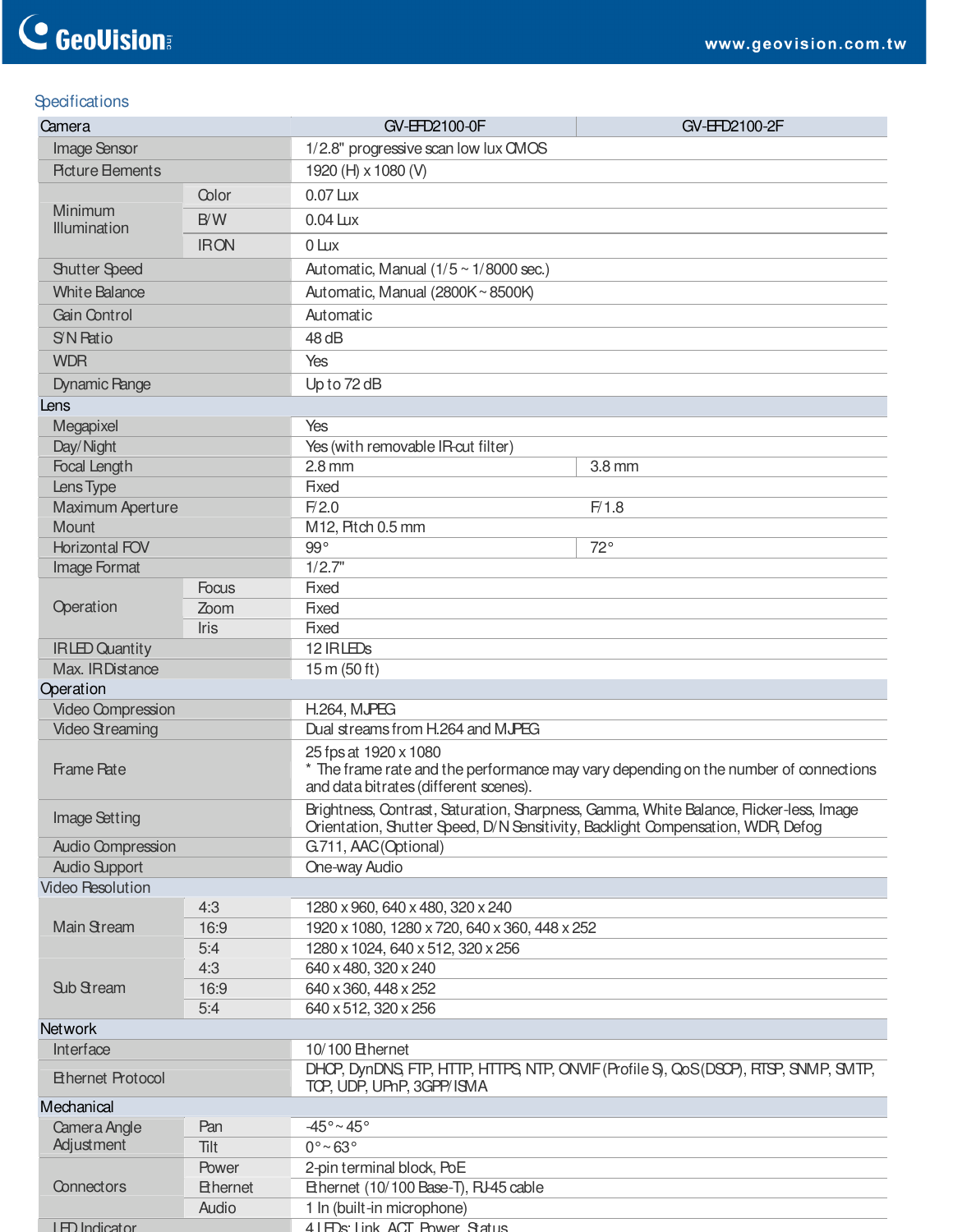| General                        |                                                                                                                                                                                                                                                                                                                                                          |  |
|--------------------------------|----------------------------------------------------------------------------------------------------------------------------------------------------------------------------------------------------------------------------------------------------------------------------------------------------------------------------------------------------------|--|
| <b>Environment Temperature</b> | $0$ °C ~ 45 °C (32 °F ~ 113 °F)                                                                                                                                                                                                                                                                                                                          |  |
| Humidity                       | 10% to 90% (no condensation)                                                                                                                                                                                                                                                                                                                             |  |
| <b>Power Source</b>            | 12V DC/PoE (IEEE 802.3af)                                                                                                                                                                                                                                                                                                                                |  |
| Max. Power Consumption         | 5.8 W                                                                                                                                                                                                                                                                                                                                                    |  |
| Dimension                      | $\varnothing$ 100 x 60 mm (3.9" x 2.4")                                                                                                                                                                                                                                                                                                                  |  |
| Weight                         | 148 g (0.33 lb)                                                                                                                                                                                                                                                                                                                                          |  |
| <b>Regulatory</b>              | CE, FCC, ROM, PoHScompliant                                                                                                                                                                                                                                                                                                                              |  |
| Power over Ethernet            |                                                                                                                                                                                                                                                                                                                                                          |  |
| PoEStandard                    | IFFE 802.3af Power over Bhernet / PD                                                                                                                                                                                                                                                                                                                     |  |
| PoEPower Supply Type           | End-Span                                                                                                                                                                                                                                                                                                                                                 |  |
| PoE Power Output               | Per Port 48V DC, 350mA. Max. 15.4 watts                                                                                                                                                                                                                                                                                                                  |  |
| Web Interface                  |                                                                                                                                                                                                                                                                                                                                                          |  |
| Installation Management        | Web-based configuration                                                                                                                                                                                                                                                                                                                                  |  |
| Maintenance                    | Firmware upgrade through Web Browser or Utility                                                                                                                                                                                                                                                                                                          |  |
| Access from Web Browser        | Camera Live View, Video Pecording, Change Video Quality, Bandwidth Control, Image<br>Shapshot, Audio, Picture in Picture, Picture and Picture, Privacy Mask, Text Overlay, Digital<br><b>PTZ</b>                                                                                                                                                         |  |
| Language                       | Arabic / Bulgarian / Czech / Danish / Dutch / English / Finnish / French / German / Greek /<br>Hebrew / Hungarian / Indonesian / Italian / Japanese / Lithuanian / Norwegian / Persian /<br>Polish / Portuguese / Pomanian / Russian / Serbian / Smplified Chinese / Slovakian /<br>Slovenian / Spanish / Swedish / Thai / Traditional Chinese / Turkish |  |
| Applications                   |                                                                                                                                                                                                                                                                                                                                                          |  |
| Network Storage                | GV-NVR, GV-System, GV-Pecording Server                                                                                                                                                                                                                                                                                                                   |  |
| <b>Smart Device Access</b>     | GV-Eye for Android smartphone, tablet, iPhone, and iPod Touch<br>GV-Eye HD for iPad                                                                                                                                                                                                                                                                      |  |
| Live Viewing                   | IE, mobile phone                                                                                                                                                                                                                                                                                                                                         |  |
| <b>CMSServer support</b>       | GV-Control Center, GV-Center V2, GV-VSM                                                                                                                                                                                                                                                                                                                  |  |

Note: Specifications are subject to change without prior notice.

# Packing List

| Target Mini Fixed Dome | GV-IPCAM H.264 Quick Start Guide |
|------------------------|----------------------------------|
| 2. Screw x 2           | GV-IPCAM H.264 Software CD       |

- 3. Screw Anchor x 2
- 4. Focus adjustment clip
- 7. GV-NVR Quick Start Guide
- 8. GV-NVR Software DVD

## **Accessories**

| Model No./Name                                                     | Details                                                                                               |
|--------------------------------------------------------------------|-------------------------------------------------------------------------------------------------------|
| GV-Mount 900 Wall Mount Bracket<br>$\ddot{\phantom{a}}$<br>$\cdot$ | Dimensions: $154 \times 108 \times 50$ mm (6.1" $\times$ 4.3" $\times$ 2")<br>Weight: 240 g (0.53 lb) |



GV-Mount909 Wall Mount Bracket Dimensions: 170 x 150 x 110 mm (6.7" x 5.9" x 4.3") Weight: 610 g (1.34 lb)